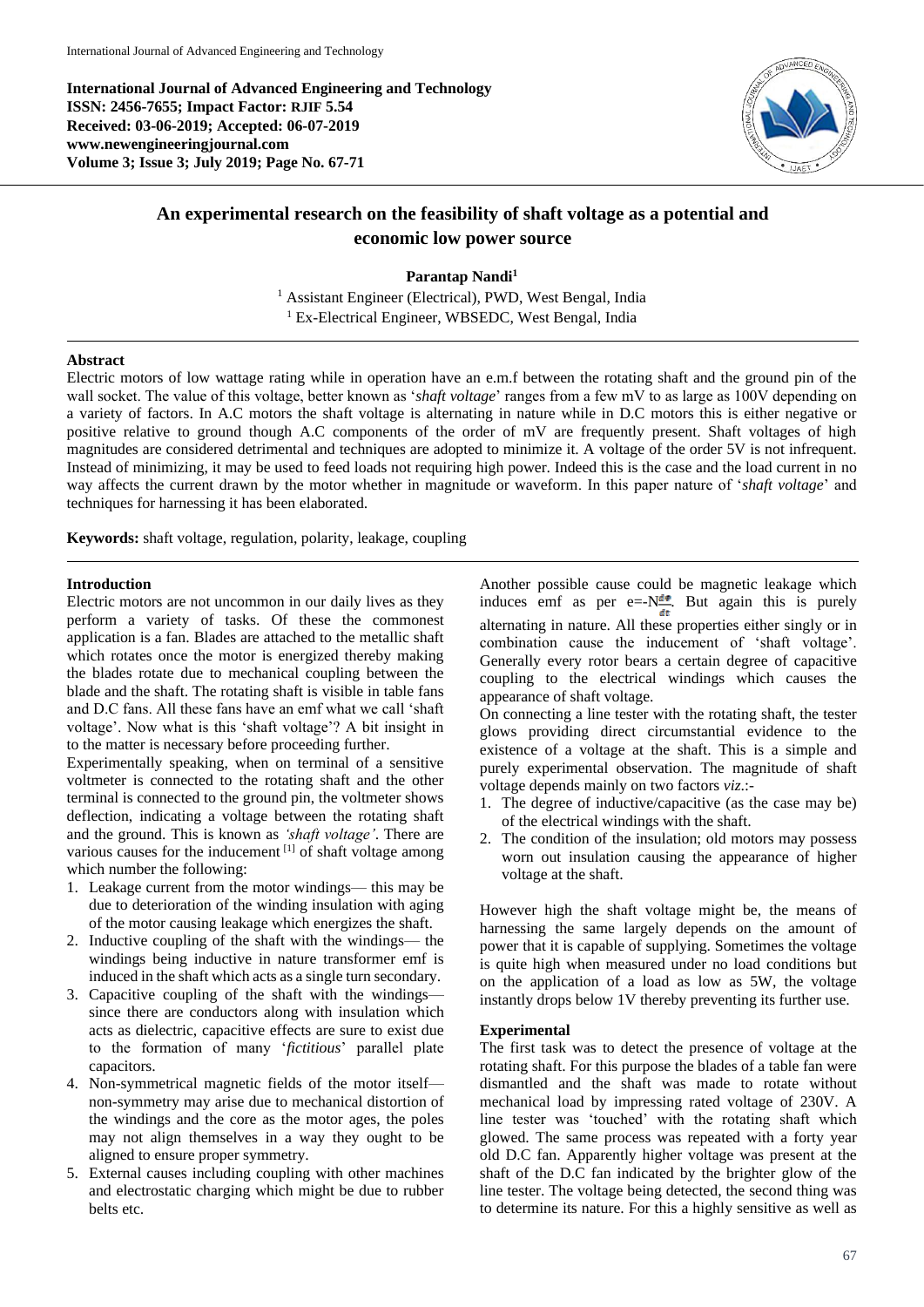precise analog multimeter was taken. The voltage at the shaft of the table fan was A.C while that in case of the D.C fan was its opposite. Both these measurements were taken relative to ground at zero potential.

A series of observations was made chronologically on the table fan *viz*.:

- i) The no load voltage measured between the shaft and the ground was 3V.
- ii) The voltage was rectified using a bridge rectifier and the output D.C voltage was approx. 3V on no load. This was fed to NaCl solution. Bubbles were observed at the cathode and the terminal voltage was found to be 1.2V. Increasing the strength of NaCl solution i.e. increasing its conductivity caused further decrease in terminal voltage. Addition of a capacitor of 4700µF worsened the condition.
- iii) The '*polarity*' of the supply was reversed i.e. the positions of the live and neutral wire were interchanged. The voltage (both under no load and loaded conditions) increased. Evidently the voltage was dependent on the polarity of the supply.
- iv) Operation of the fan regulator with a view to reducing the speed caused reduction in shaft voltage in both cases.
- v) Ordinary transformers were unable to step up the voltage. Though on no load a voltage of ≈20V was encountered at the HV terminals, it instantly dropped below 1V even on the application of a very small load. A capacitor behaved in a manner identical to the earlier case i.e. it caused further decrease in terminal voltage.
- vi) On rectification the voltage was able to light up LED's rated 3V D.C. It was possible only due to the extreme low value of current drawn by a LED.

As the voltage under all circumstances was below 10V, there was no question of testing loads such as incandescent lamps or fluorescent lamps.

Now experiments were conducted on the rotating shaft of the D.C fan. The no load voltage was 100V w.r.t ground (at zero potential). Though its magnitude remained independent of the polarity of the D.C supply, its sign was polarity dependent. A 100W incandescent lamp connected between the shaft and the ground glowed brightly with a lot of flickering. Constant sparking was observed at the contact point of the shaft and the '*collecting rod*' (an arrangement was made to connect the rotating shaft to the stationary load). No sparking could be observed under no load conditions. The imperfect contact and the consequent sparking appeared to be the reason behind the continuous lamp flicker. But this may be easily overcome using suitable mechanical designs. Two switches as is usual in D.C circuits were made to cut off the positive and negative supplies to the motor as and when required. The positive supply was cut off using the switch, the negative supply remaining undisturbed. Consequently the motor stopped. Under this condition, the shaft was connected to the ground though a 100W incandescent lamp. Instantly the shaft started rotating slowly even with the positive supply OFF. It was evident that the circuit of the motor was getting closed through the lamp. Since the 100W lamp flickered an attempt was made to make the current continuous by making use of series inductance. For this the LV side of a 230-12V/3A was

connected in series with the lamp. The voltage at the HV terminal under no load was 50V. This was being induced as per the relation e=-Mdi/dt, di/dt being the rate of change of current owing to the flickers. This voltage would light up a 5W LED lamp, though with a lot of flickering. A 2.5µF was introduced in parallel with the HV side to make the voltage steady. It was observed that though the brightness of the lamp appeared to remain unaltered, it underwent alternate cycles of 'bright-dark' period, the dark period being greater than the bright one. It was obvious that the LED was receiving the voltage in '*pulses*'. A line tester 'touched' with the rotating shaft glowed, but surprisingly when connected with the collecting rod did not glow though both ought to remain at the same potential. While running at rated speed with rated terminal voltage of 230V, the current drawn by the fan motor was found to be  $250 \pm 1 \text{mA}$ . Surprisingly when the shaft was supplying a load of 100±.5mA to an incandescent lamp connected between the rotating shaft and the ground, no change in current drawn by the motor was apparent. The speed did not alter either. It was also observed that fluctuations in current supplied from the shaft had no effect on the main motor current.

Another experiment, similar to the above one was conducted using a *relatively newer* D.C fan manufactured in 1995. The no load voltage between the shaft and the ground, the polarity depending on the supply polarity as mentioned earlier. When this voltage was fed in to strong brine solution directly, it instantly dropped below. 8V and therefore proved to be of little use. But when the same voltage was fed at the input terminals i.e. A.C terminals of a bridge rectifier and then the rectified output was fed in to the same solution, bubbles became visible at the cathode and the terminal voltage was found to be  $2\pm.1V$  D.C. delivering a current of 2.5±.05mA to the solution. Yet the voltage at the rectifier input was below 1V. So clearly the bridge rectifier in this case was causing *voltage magnification*. A LED (used in battery operated torches) would light up at this voltage. However a torch bulb having a tungsten filament rated 3V/2.5W would refuse to glow. A capacitor connected at the D.C terminals caused reduction in voltage and proved to be of no use. In this situation too the current supplied by the energized shaft would not add up with the current drawn by the motor from the D.C supply of 230V.

## **Observations**

In case of the table fan driven by a single phase induction motor, the shaft voltage was quite low. Yet it appeared to be a potentially stable power source for low current electrolysis and LED lighting. Electric clocks requiring low voltage and current of the order of microamperes may also harness it. The voltage magnitude depended on polarity of the supply i.e. the positions of live and neutral wires. So the choice of polarity in order to make the source potential is crucial.

The D.C fan provided voltage of the order of 100V which is equivalent to the output of a half wave rectifier fed from a 230V single phase A.C source. So it proved to be useful for lighting loads for e.g. incandescent lamps. A curve was plotted showing the variation of shaft voltage at no load and at a standard resistive load of 100W with variations of supply voltage to the main motor *viz*.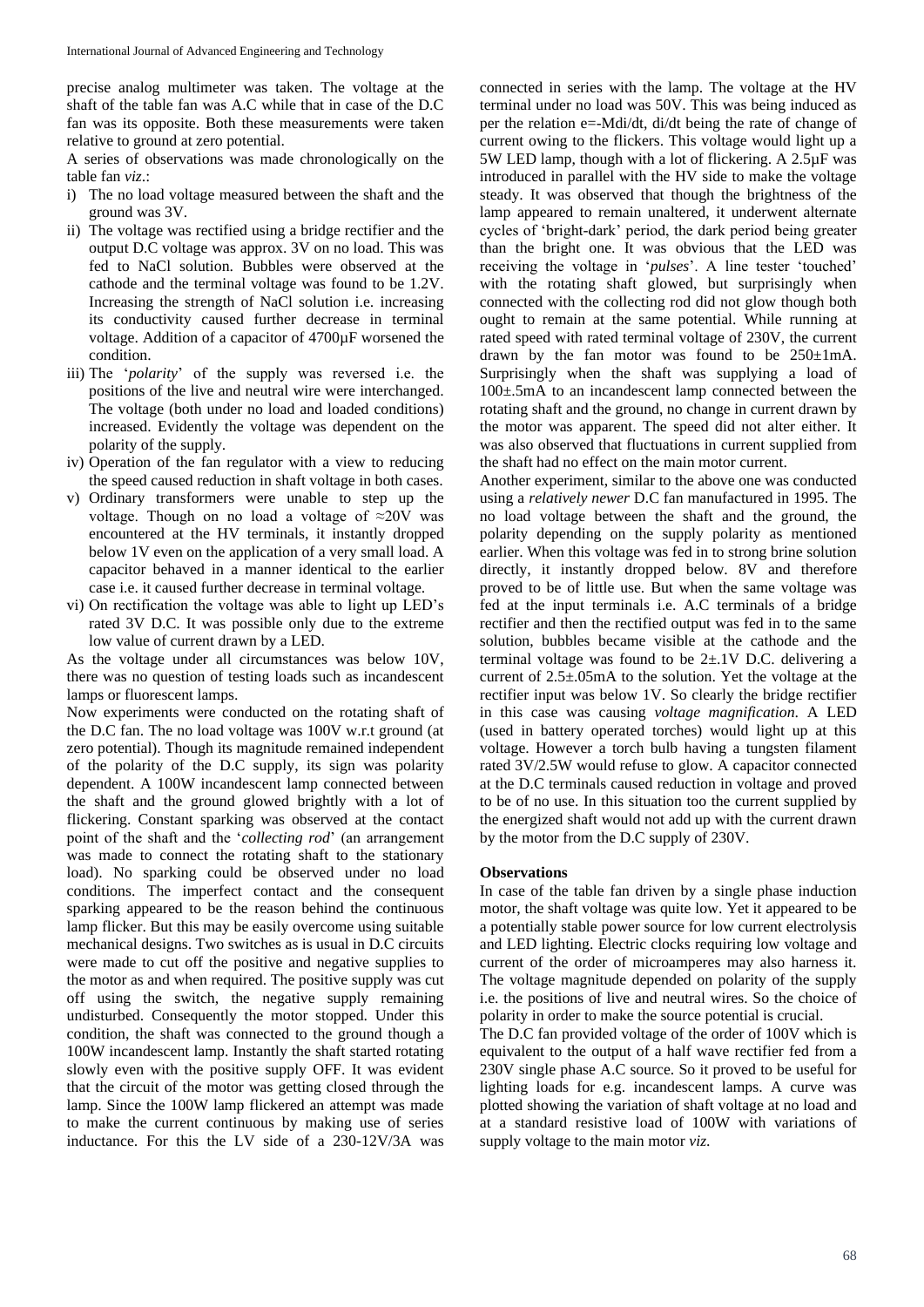

**Fig 1:** The curve representing the load characteristics is well below the one at no load under all circumstances. On plotting the percentage regulation w.r.t input voltage



**Fig 2:** It is evident that the regulation curve is quite irregular. The shaft voltage at no load was plotted against varying values of capacitances keeping supply voltage to the motor constant at 230V D.C *viz*.



**Fig 3:** This is approximately a straight line with a negative slope. Hence no load voltage is low for high valued capacitances. The load vs. shaft voltage characteristics were plotted keeping the motor input voltage fixed at 230V D.C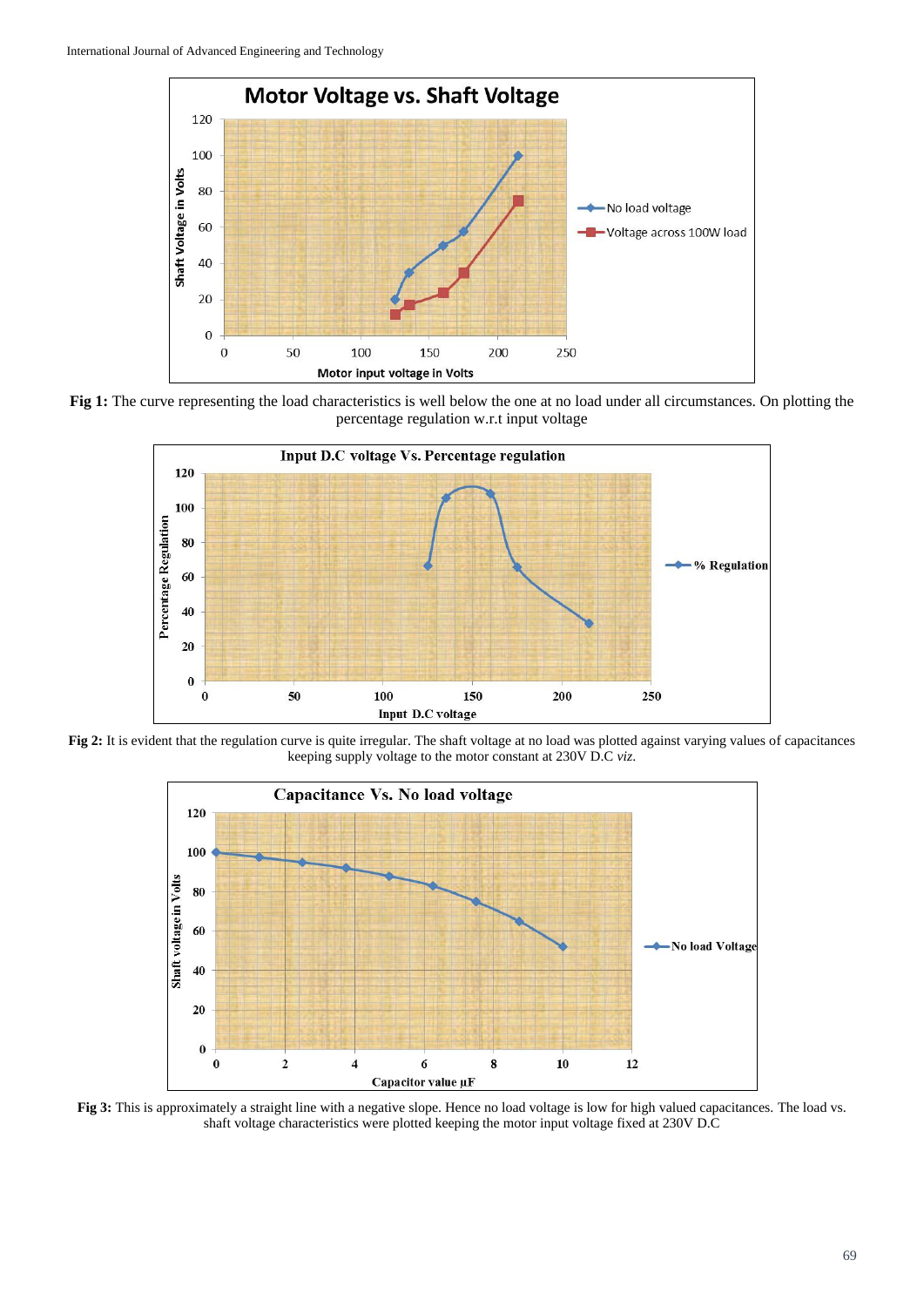

**Fig 4:** The limit upper limit of load to which the voltage remains almost constant is largely dependent on the condition of the motor. However a load of the order 60W may be easily supplied without excessive drop in voltage. A transformer utilizing the fluctuations in the current supplied by the shaft has a high regulation at the HV terminals. The curve below shows the variation of HV voltage with load:-



**Fig 5:** From the rectangular hyperbolic nature of the curve it may be inferred that the HV terminal voltage is almost inversely proportional to the load. The voltage tends to remain constant after a certain *critical load* the value of which depends on the winding characteristics of the transformer.

In case of a motor with a relatively better insulation, the shaft voltage is much lower in magnitude at no load. This

too is dependent on the input voltage *viz*.



**Fig 6**